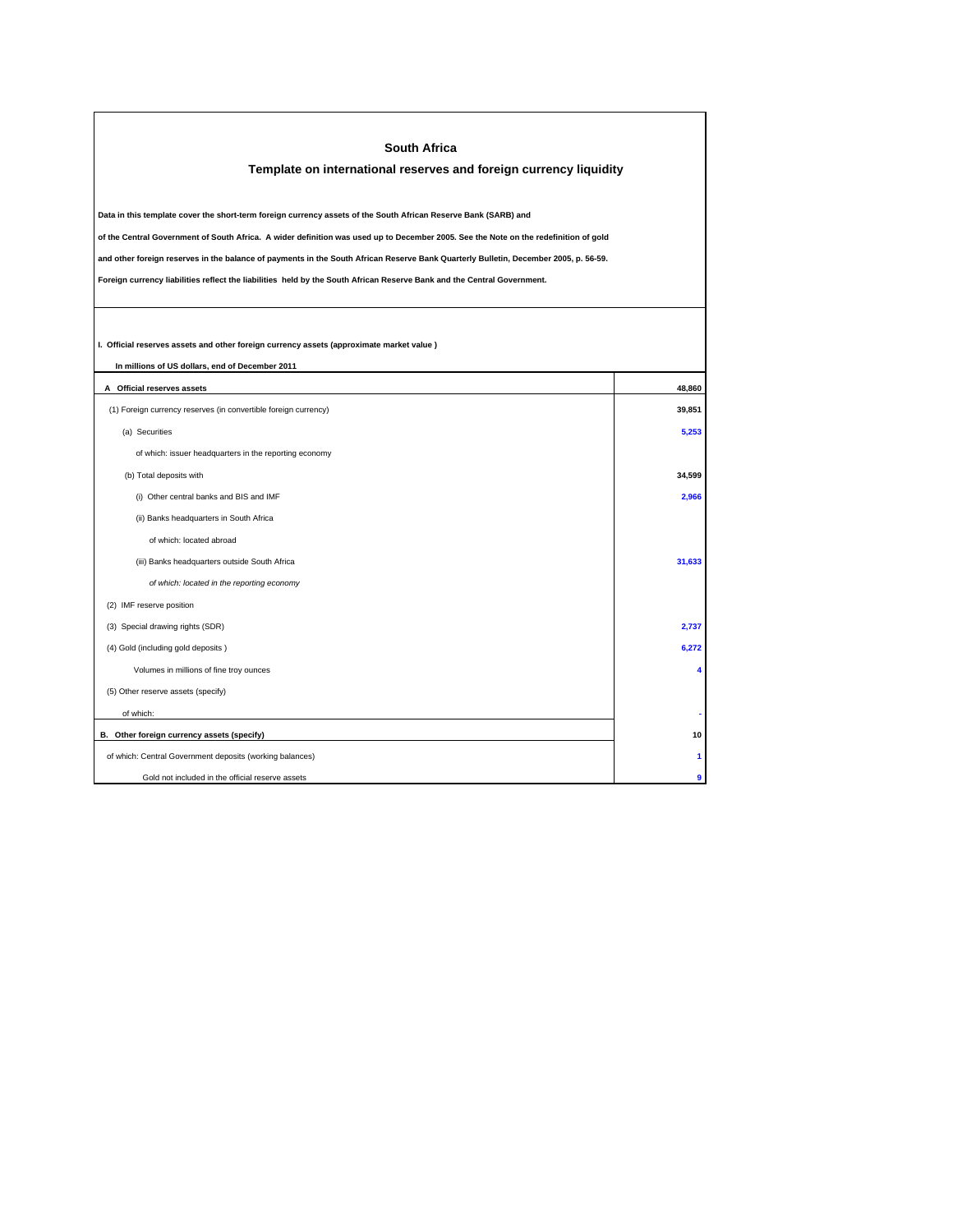| In millions of US dollars, end of November 2011                                                                                                                   |                                                |               |                                            |                                        |  |
|-------------------------------------------------------------------------------------------------------------------------------------------------------------------|------------------------------------------------|---------------|--------------------------------------------|----------------------------------------|--|
|                                                                                                                                                                   | Maturity Breakdown(residual maturity)<br>Total |               |                                            |                                        |  |
|                                                                                                                                                                   | Up to one<br>year                              | Up to 1 month | More than 1<br>month and up to<br>3 months | More than 3 months<br>and up to 1 year |  |
| 1. Foreign currency loans, securities and deposits                                                                                                                |                                                |               |                                            |                                        |  |
| of which: SARB                                                                                                                                                    |                                                |               |                                            |                                        |  |
| Outflows (-)<br>Principal                                                                                                                                         |                                                |               |                                            |                                        |  |
| $(-)$<br>Interest                                                                                                                                                 |                                                |               |                                            |                                        |  |
| Principal<br>Inflows $(+)$                                                                                                                                        |                                                |               |                                            |                                        |  |
| Interest<br>$(+)$                                                                                                                                                 |                                                |               |                                            |                                        |  |
| <b>Central Government</b>                                                                                                                                         |                                                |               |                                            |                                        |  |
| Outflows (-)<br>Principal                                                                                                                                         | $-1,441$                                       | $-54$         | $-7$                                       | $-1,380$                               |  |
| Interest<br>$(-)$                                                                                                                                                 | $-737$                                         | $-7$          | $-87$                                      | $-643$                                 |  |
| Inflows $(+)$<br>Principal                                                                                                                                        |                                                |               |                                            |                                        |  |
| $(+)$<br>Interest                                                                                                                                                 |                                                |               |                                            |                                        |  |
| 2. Aggregate short and long positions in forwards and futures in foreign currencies vis-à-vis the domestic currency (including the forward leg of currency swaps) |                                                |               |                                            |                                        |  |
| (a) Short positions (-) (Net per period)                                                                                                                          | -1                                             | $-1$          |                                            |                                        |  |
| (b) Long positions (+) (Net per period)                                                                                                                           | 6,532                                          | 928           | 2,136                                      | 3,468                                  |  |
| 3 Other (specify)                                                                                                                                                 | $\mathbf{1}$                                   | $\mathbf{1}$  | $\mathbf 0$                                |                                        |  |
| (a) Other accounts payable (-) (Net per period)                                                                                                                   |                                                |               |                                            |                                        |  |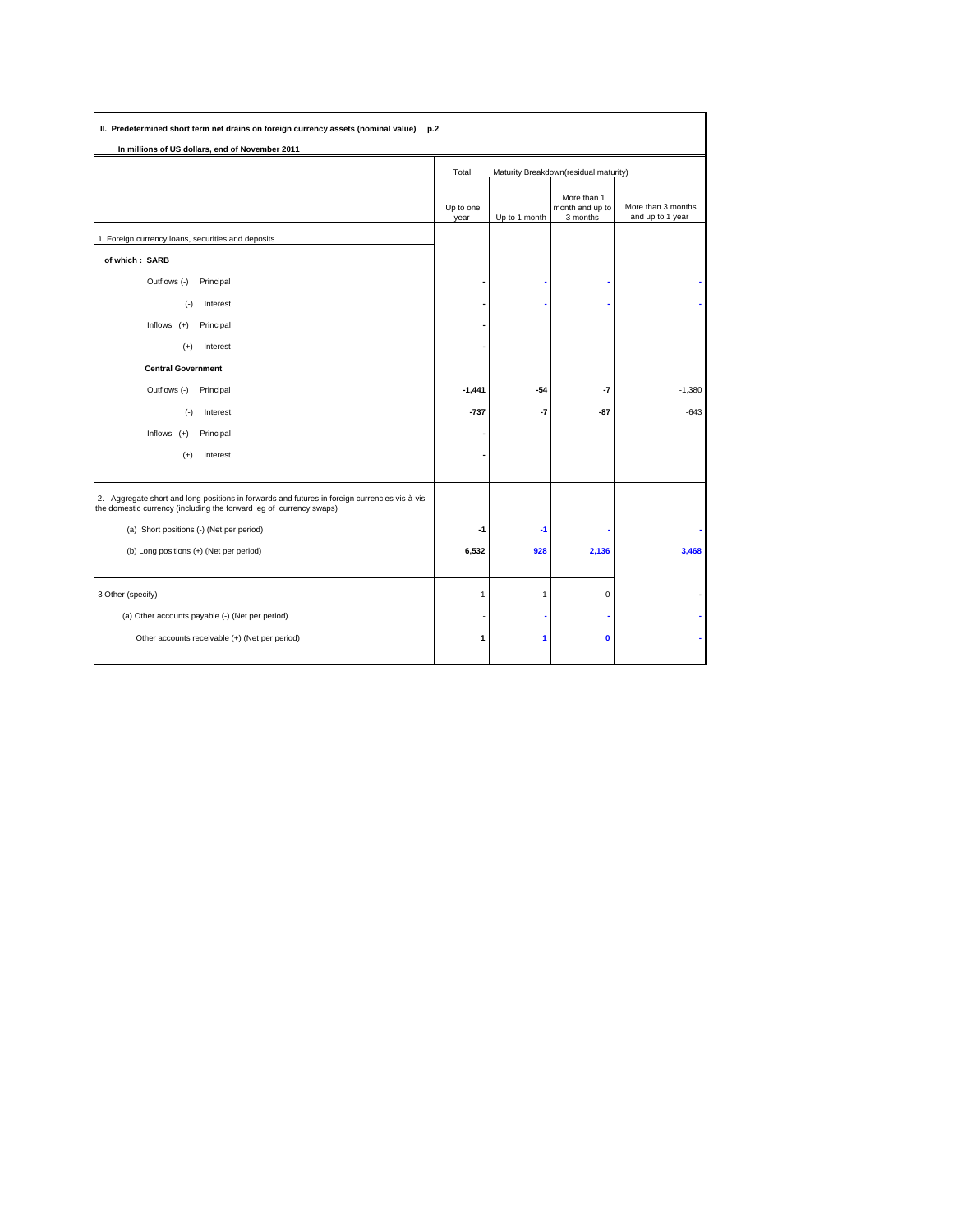| In millions of US dollars, end of November 2011                                                                                    |              |                                        |                                            |                                        |  |
|------------------------------------------------------------------------------------------------------------------------------------|--------------|----------------------------------------|--------------------------------------------|----------------------------------------|--|
|                                                                                                                                    | Total        | Maturity breakdown (residual maturity) |                                            |                                        |  |
|                                                                                                                                    | Up to 1 year | Up to 1 month                          | More than 1<br>month and up to<br>3 months | More than 3 months<br>and up to 1 year |  |
| 1. Contingent liabilities in foreign currency                                                                                      |              |                                        |                                            |                                        |  |
| (a) Collateral guarantees on debt falling due within 1 year                                                                        |              |                                        |                                            |                                        |  |
| (b) Other contingent liabilities                                                                                                   | $-78$        | $-4$                                   | $-31$                                      | $-43$                                  |  |
| of which: Central Government                                                                                                       |              |                                        |                                            |                                        |  |
| Principal                                                                                                                          | -66          | $-3$                                   | $-27$                                      | $-36$                                  |  |
| Interest                                                                                                                           | $-12$        | $-1$                                   | $-4$                                       | -7                                     |  |
| 2. Foreign currency securities issued with embedded options (puttable bonds)<br>3. Undrawn, unconditional credit lines provided by |              |                                        |                                            |                                        |  |
| (a) other central banks and international organisations                                                                            |              |                                        |                                            |                                        |  |
| $BIS (+)$                                                                                                                          |              |                                        |                                            |                                        |  |
| $IMF (+)$                                                                                                                          |              |                                        |                                            |                                        |  |
| (b) banks and other financial institutions headquartered in South Africa                                                           |              |                                        |                                            |                                        |  |
| (c) banks and other financial institutions headquartered outside South Africa (+)                                                  |              |                                        |                                            |                                        |  |
| 4. Aggregate short and long positions of options in foreign vis-à-vis the domestic currency                                        |              |                                        |                                            |                                        |  |
| (a)<br>Short positions                                                                                                             |              |                                        |                                            |                                        |  |
| (i) Bought puts                                                                                                                    |              |                                        |                                            |                                        |  |
| (ii) Written puts                                                                                                                  |              |                                        |                                            |                                        |  |
| (b)<br>Long positions                                                                                                              |              |                                        |                                            |                                        |  |
| (i) Bought puts                                                                                                                    |              |                                        |                                            |                                        |  |